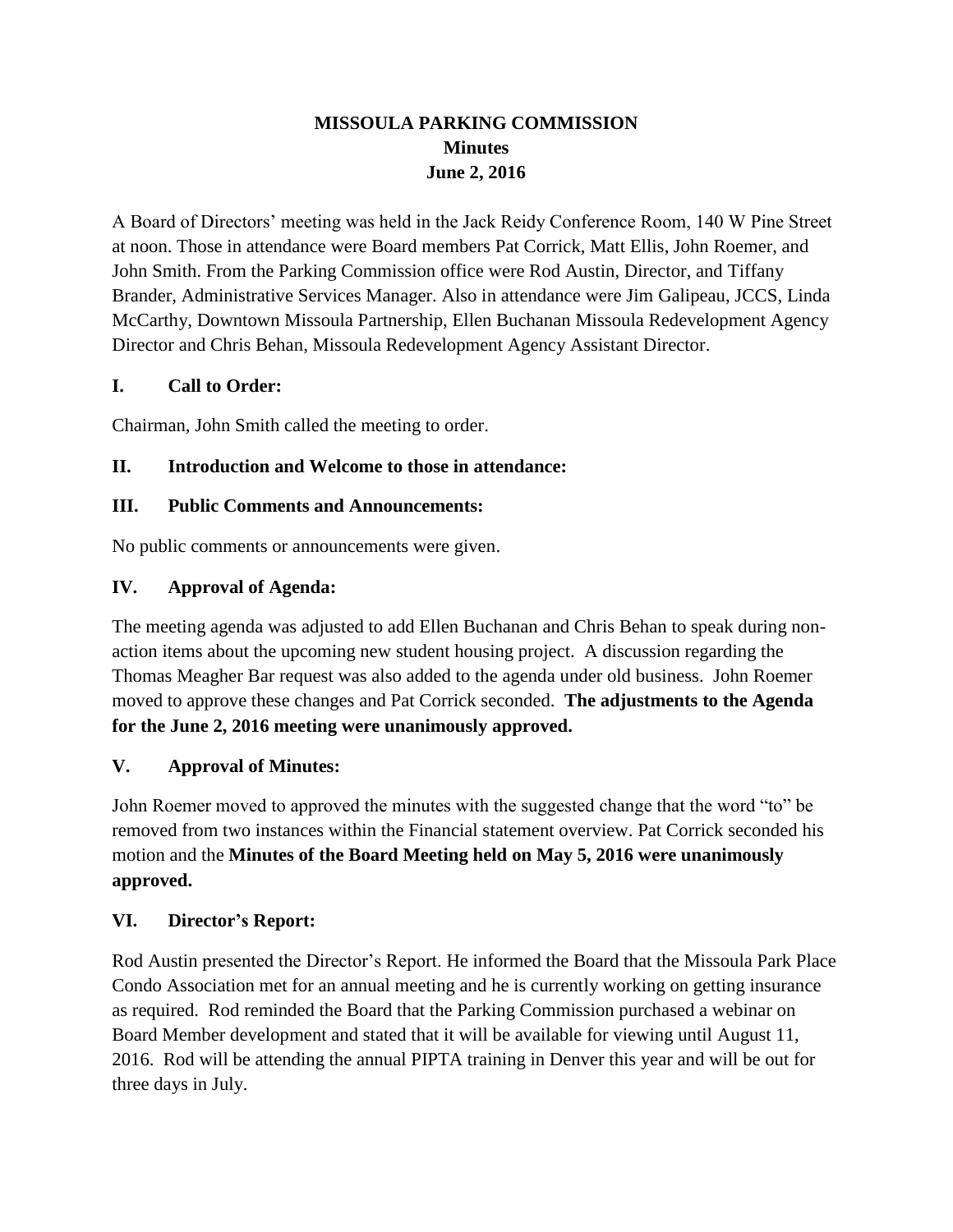Rod gave an update on our LumenAd Facebook advertising campaign and encouraged all board members to like the MPC Facebook page and share any posts that we create. Rod briefly discussed the need for a strategic planning session this Fall but is waiting to see what happens with the City's Master Plan update so we can make sure that any plans are in line with that. Lastly, Rod gave an update on our disability parking committee and let the Board know that Travis Hoffman is still working with Development Services to inventory handicap accessible parking spaces. The committee is waiting on the pay by phone app to move further before meeting again.

## **VII. Financial Statement:**

Jim Galipeau gave the Board a brief update on the May financial statement. He informed the Board that there was some carry over between the March and April financials but everything should now be back in line. The Parking Commission is still ahead from last year and meter revenue continues to be higher with ticket revenue being almost \$50,000 less. Overall revenues are up over last year and expenses are down by \$58,000 overall. Jim reported that he is starting to work on a five year projection but he will be on a 60 day sabbatical during the months of July and August and may not finish it before that time. Matt Ellis stated that the current meter revenue numbers tell him that old meters were even more broken than we thought and that it seems like people are learning and using the kiosks. John Roemer mentioned that the Parking Enforcement Officers are going much slower with the new system and is curious about License Plate Recognition. He stated that it seems to be necessary to make things go faster. Rod indicated to John that while it is less expensive then he originally thought, it is still quite an expense and will be something he will continue to look in to. Jim Galipeau stated that if the purchase is something we go through with, he would recommend amortizing the expense over the course of a few years due to our bonding.

### **VIII. Communications and Presentations:**

# **IX. Action Items:**

A. Missoula Ravalli TMA Request for FY 17 Funding – standard request.

The Board had a brief discussion of how this program fits in to the Downtown area and our mission statement. There was some discussion as to who is benefitted by the program and John Roemer stated that their request shows that approximately 95% of the users appear to be employees. Rod stated that he would like to look in to ways to help publicize this service specifically for Downtown employees. John Smith stated that he thinks it fits within our mission and the amount they are asking for is not that high of a number. **Pat Corrick motioned to approve the request to provide a \$6,000.00 donation as requested and John Roemer seconded the motion. It was unanimously decided that the Missoula Parking Commission will donate \$6,000.00 to the Missoula Ravalli TMA for Fiscal Year 17.**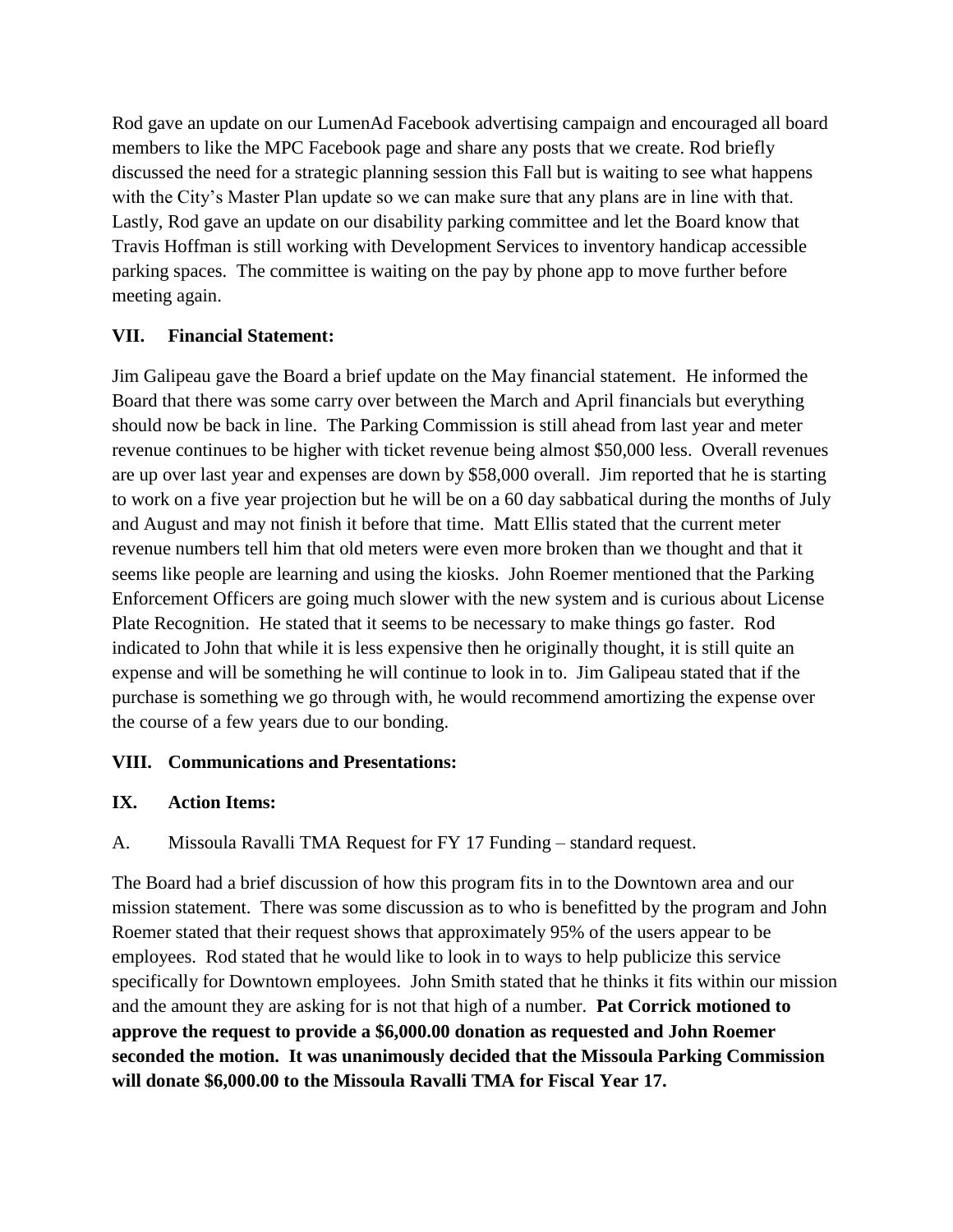#### **X. Non-Action Items:**

#### A. New Business

1. Ellen Buchanan gave the Board an update on the upcoming Student Housing Project on Front Street. She indicated that they are looking at a different model for parking both at this project and at the Riverfront Triangle Hotel Conference Center. This model will allow for a portion of parking to be public parking which would potentially be owned by the City and/or the Parking Commission and then leased to private developers who would contract with the Parking Commission for management. As this would be a new model for the parking commission, Ellen wanted to come in and start the conversation so the Board can be prepared as the projects move forward.

Ellen indicated that one appealing item about Front Street Project is that it puts another 300 spaces in the same area as Park Place with more demand. There will be 488 beds and only 300 parking spaces, although not every student will want to pay for a parking spot. John Roemer asked if parking will be under the building and Pat Corrick indicated that it would be. Matt Ellis asked how much public parking is planned for and Ellen indicated that this is the part that still needs to be figured out as it is a policy decision that will have to be made in the near future.

Matt Ellis asked if we would manage all of the parking or how it would work and Ellen indicated that anything that is paid for with public money will be managed by the Missoula Parking Commission. John Roemer stated that he would like to take a look at the 5 year analysis on parking revenue before we decide on anything as it will help us see where we are at. At this point Chris Behan urged the Board to keep in mind that this will add many hours of operation and staffing etc., and it will be a large change for the Parking Commission.

Lastly, Ellen discussed the River Front Triangle Hotel and Conference Center. She indicated that the City will be subsidizing for the conference center and will be looking at revenue from parking, over and above maintenance and operating expenses to go back into the subsidy. Rod Austin indicated that the Parking Commission has always been a willing partner and feels that there should be some allowance that if other sources come up then the revenue should start going back to the Parking Commission.

2. Discussion regarding Quick Stop options – Rod Austin presented the Board with a photo of a quick stop option that is currently available at university. While he believes that the pay-by-phone app will be helpful, he does not think it will necessarily help to the extent that business owners wanted. Rod indicated that if we are to move forward with the quick stop options we will need to have a strict criteria to determine where they go and the length of time of a Quick Stop. Rod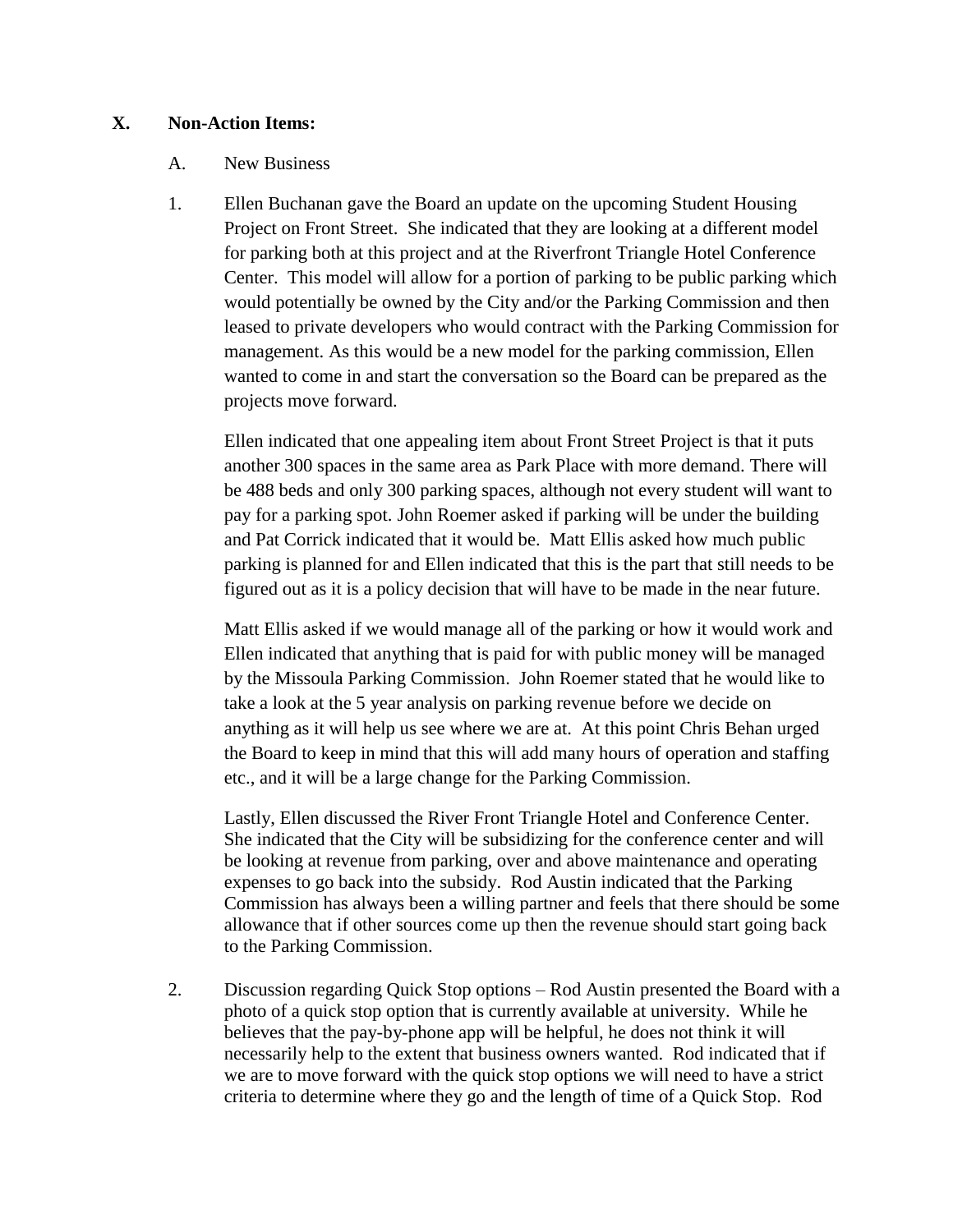indicated that he thinks a maximum of ten minutes would be preferable; John Roemer agreed and Pat Corrick disagreed. Matt Ellis stated that he doesn't think we should go any more than 15 minutes, and could go either way between 10 or 15 minutes. Rod indicated that he doesn't believe we would need more than a half dozen around town. Linda McCarthy commented that she thinks it will be harder to manage space by space instead of an all-inclusive time limit for the downtown area. Linda also stated that she could think of 40-50 businesses off the top of her head that would have the need for a quick stop and Rod argued that it would need to be far less. Rod would like input from the Board and the Downtown Partnership to figure out what the criteria is in order to get one. Matt Ellis stated that he would like to decide on a block face basis. He suggests that we look at what the needs are for the entire block face to determine where the quick stops are located.

Rod indicated that he would like to see something rolled out for the Board's further discussion and/or approval at our July meeting. Matt Ellis indicated that he would like to get a plan together of where they should go and then push it to the MDA for review. **The Board directed staff to add this as an action item on the agenda for the July meeting.** 

- 3. Report on IPI Annual Conference Rod reports to the Board that he and Tiffany Brander spent a lot of time on the vendor floor looking at different products and attended various training sessions that were extremely beneficial. He discussed our Accredited Parking Organization status and his desires to keep up with that accreditation.
- B. Old Business:
- 1. Update on Home Base (Missoula Mercantile Project) Rod indicated that while we do not know who will fill the Missoula Mercantile, we do know that whatever business goes there, we will do our best to help them thrive. Contractually we are obligated to give whoever purchases the building 30 leased spaces and have those set aside currently. If a hotel does go in to that space we will need to start looking at the possibility of Park Place being enforced 24/7, but that is something to be decided at a later date.
- 2. Discussion regarding MCAT options for MPC meetings Pat Corrick moved to table this item until the July Board meeting so all Board Members can be present to discuss. Matt Ellis seconded this motion and **it was unanimously decided that this discussion will be moved to an agenda item for the July, 2016 MPC Board meeting**.
- 3. Meagher Bar The Thomas Meagher Bar application was on the consent agenda but has been taken off at this time. This proposal has changed from the original in that instead permanently utilizing six spaces, it is now only two spaces used from April through October. Matt Ellis indicated that he finds it frustrating that we